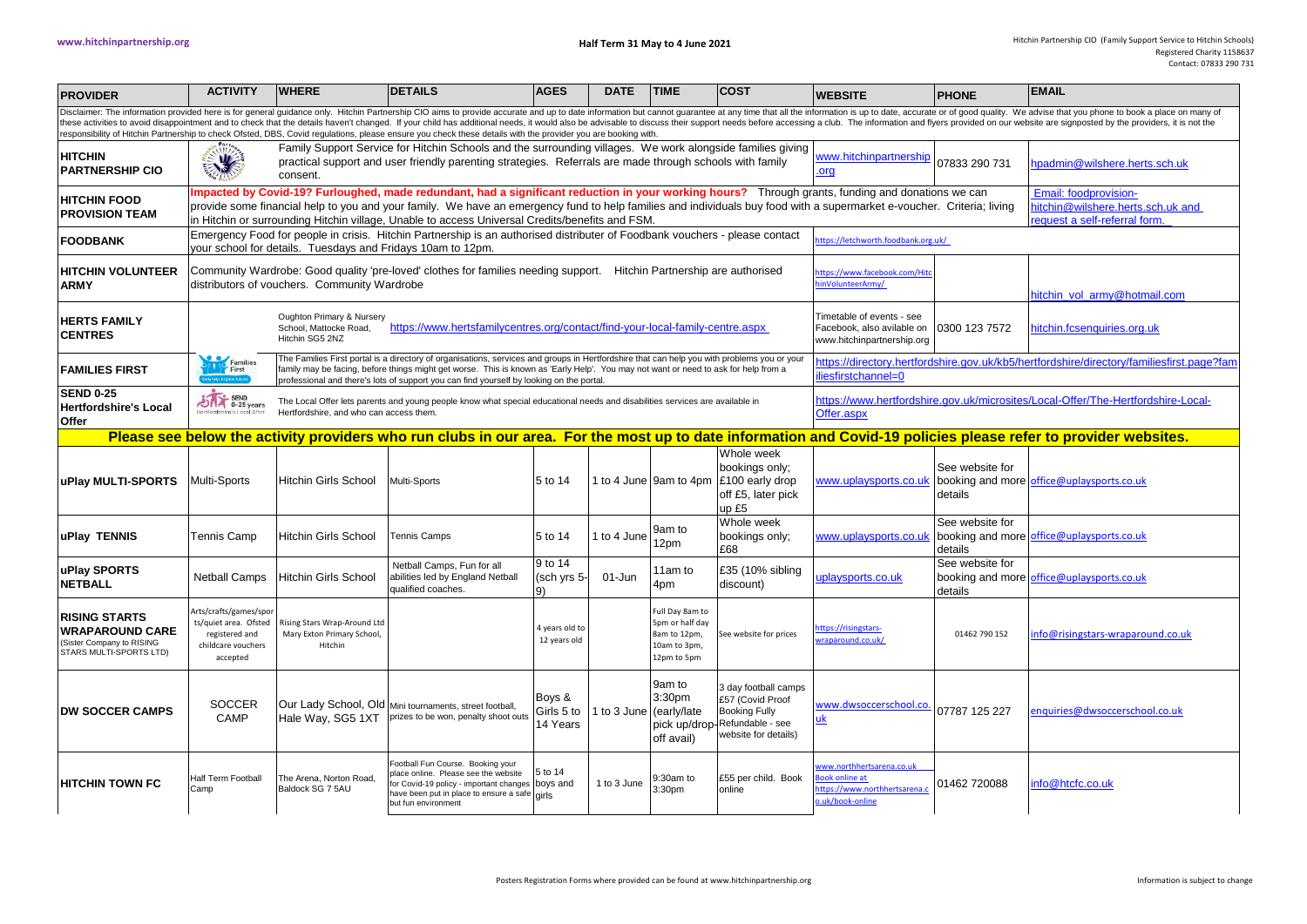| <b>PROVIDER</b>                                                                                                                                                                                                                                                                                                                                                                                                                                                                                                                                                                                                                  | <b>ACTIVITY WHERE</b>                      |                                                                                                      | <b>DETAILS</b>                                                                                                                                                                                                                                                                                                                                                                   | <b>AGES</b>                   | <b>DATE</b>               | <b>TIME</b>                                              | <b>COST</b>                                                                                                                         | <b>WEBSITE</b>                               | <b>PHONE</b>  | <b>EMAIL</b>               |
|----------------------------------------------------------------------------------------------------------------------------------------------------------------------------------------------------------------------------------------------------------------------------------------------------------------------------------------------------------------------------------------------------------------------------------------------------------------------------------------------------------------------------------------------------------------------------------------------------------------------------------|--------------------------------------------|------------------------------------------------------------------------------------------------------|----------------------------------------------------------------------------------------------------------------------------------------------------------------------------------------------------------------------------------------------------------------------------------------------------------------------------------------------------------------------------------|-------------------------------|---------------------------|----------------------------------------------------------|-------------------------------------------------------------------------------------------------------------------------------------|----------------------------------------------|---------------|----------------------------|
| Disclaimer: The information provided here is for general guidance only. Hitchin Partnership CIO aims to provide accurate and up to date information but cannot guarantee at any time that all the information is up to date, a<br>these activities to avoid disappointment and to check that the details haven't changed. If your child has additional needs, it would also be advisable to discuss their support needs before accessing a club. The information<br>responsibility of Hitchin Partnership to check Ofsted, DBS, Covid regulations, please ensure you check these details with the provider you are booking with. |                                            |                                                                                                      |                                                                                                                                                                                                                                                                                                                                                                                  |                               |                           |                                                          |                                                                                                                                     |                                              |               |                            |
|                                                                                                                                                                                                                                                                                                                                                                                                                                                                                                                                                                                                                                  | Mini Camp                                  | Activity Camp for children<br>aged 4 & 5                                                             | 4 & 5                                                                                                                                                                                                                                                                                                                                                                            | 1 & 2 June                    | 9:30am to<br>12:30pm      | £25 per session<br>childcare vouchers<br>accepted        |                                                                                                                                     |                                              |               |                            |
| <b>HITCHIN BOYS'</b><br><b>SCHOOL SPORTS</b><br><b>CENTRE</b>                                                                                                                                                                                                                                                                                                                                                                                                                                                                                                                                                                    | Multi-Sports<br>Camp                       | <b>Hitchin Boys School</b>                                                                           | <b>Activity Camp for children</b><br>aged 6 to 12                                                                                                                                                                                                                                                                                                                                | 6 to 12                       |                           | 1 to 4 June 9am to 4pm                                   | Bookings for FULL weeks<br>only £100, £10 sibling<br>discount. Early/Late drop-<br>off/pick up avail Childcare<br>vouchers accepted |                                              |               | camps@hitchinboys.co.uk    |
|                                                                                                                                                                                                                                                                                                                                                                                                                                                                                                                                                                                                                                  | <b>GTD Sessions</b>                        |                                                                                                      | Try multiple disciplines of<br>gymnastics, floor, tumbling,<br>trampolining, double mini<br>trampoline                                                                                                                                                                                                                                                                           |                               | 1 & 2 June                | 10-11, 11:15-<br>12:15, 12:30-<br>13:30, 13:45-<br>14:45 | £10 per session                                                                                                                     |                                              |               |                            |
| <b>FORUM</b> in<br>partnership with<br>Phase                                                                                                                                                                                                                                                                                                                                                                                                                                                                                                                                                                                     | <b>TIME TREK</b>                           | Mission Brief released<br>online 31st May -<br>http://phase-<br>hitchin.org/blog/mission-<br>brief-2 | Children can also collect an activity<br>pack before half term on Tuesday 25 School<br>May between 4pm & 5pm from<br>Walsworth Road Baptist Church.<br>Children do a loop through the<br>building stopping at 4 or 5 different<br>stations. Parents will need to email<br>office@phase-hitchin.org by Sunday<br>23rd May to book a space and<br>advise how many packs they need. | years<br>Reception<br>to Yr 6 | 01-Jun                    |                                                          | £2 donation towards<br>the cost of the event<br>would be greatly<br>appreciated                                                     | www.phase-hitchin.org                        | 01462 422 940 | office@phase-hitchin.org   |
| <b>POPDANCE KIDS</b>                                                                                                                                                                                                                                                                                                                                                                                                                                                                                                                                                                                                             | Popdance<br>workshop                       | St Johns Community<br>Centre, Hitchin                                                                | Popdance workshop                                                                                                                                                                                                                                                                                                                                                                | 4 to 11                       | 01-Jun                    | 10am to<br>2pm                                           | £20                                                                                                                                 | www.popdance.co.uk/hitchin                   |               | Ciara@popdanceworld.com    |
| <b>ENERGY KIDZ</b>                                                                                                                                                                                                                                                                                                                                                                                                                                                                                                                                                                                                               | See website for<br>details                 | Highover JMI School<br>& Nursery,<br>Cambridge Road,<br>Hitchin                                      | Opportunity to try a range of<br>activities including arts, crafts,<br>science and action games.                                                                                                                                                                                                                                                                                 | 4 to 11                       |                           |                                                          | Check website for<br>details of clubs that<br>may be available                                                                      | www.energy-kidz.co.uk                        | 0333 577 1533 | nfo@energy-kidz.co.uk      |
| <b>Fit4OCR Obstacle Race</b><br><b>Training Centre</b>                                                                                                                                                                                                                                                                                                                                                                                                                                                                                                                                                                           | Children's Active<br>Hour                  | Fit4OCR Obstacle Race<br>Training Centre, Norton<br>Road, Baldock, SG7 5AU                           | Fun, guided activities over the<br>Turi, guide described to COVID-Secure<br>obstacles on site. COVID-Secure 3 to 17 year<br>precautions and restrictions are in olds<br>place to ensure the safety and<br>wellbeing of everyone.                                                                                                                                                 |                               | 1 & 2 June                | Various -<br>online                                      | £7 per child                                                                                                                        | www.fit4ocr.com https://bookwhen.com/fit4ocr |               | nfo@fit4ocr.com            |
| <b>THINK SPORT</b>                                                                                                                                                                                                                                                                                                                                                                                                                                                                                                                                                                                                               | <b>Football Camp</b><br><b>Multisports</b> | Playfootball Camp<br>LU2 7UX<br>Scred Heart Primary,                                                 | Football Camp 2nd June -<br>Super Camp (Prizes,<br>Inflatables, Individuals &<br>Team Awards, Giveaways)                                                                                                                                                                                                                                                                         |                               | 1 to 4 June               | 9am to 4pm                                               | Early Bird £12 per<br>child upto 21 May                                                                                             | www.thinksportcoaching.com                   |               | nfo@thinksportcoaching.com |
|                                                                                                                                                                                                                                                                                                                                                                                                                                                                                                                                                                                                                                  | Camp                                       | LU2 9AJ                                                                                              |                                                                                                                                                                                                                                                                                                                                                                                  |                               | 1 to 3 June               |                                                          |                                                                                                                                     |                                              |               |                            |
| <b>GM Hockey</b>                                                                                                                                                                                                                                                                                                                                                                                                                                                                                                                                                                                                                 | <b>GM Summer</b><br>Hockey                 | <b>Blueharts HC</b>                                                                                  | Contact<br>major.marsh@hotmail.com for<br>details                                                                                                                                                                                                                                                                                                                                | 7 to 14                       | 26-28 July /<br>23-25 Aug | 10am to 3pm                                              | £40 per day or £100<br>per course                                                                                                   |                                              |               | maior.marsh@hotmail.com    |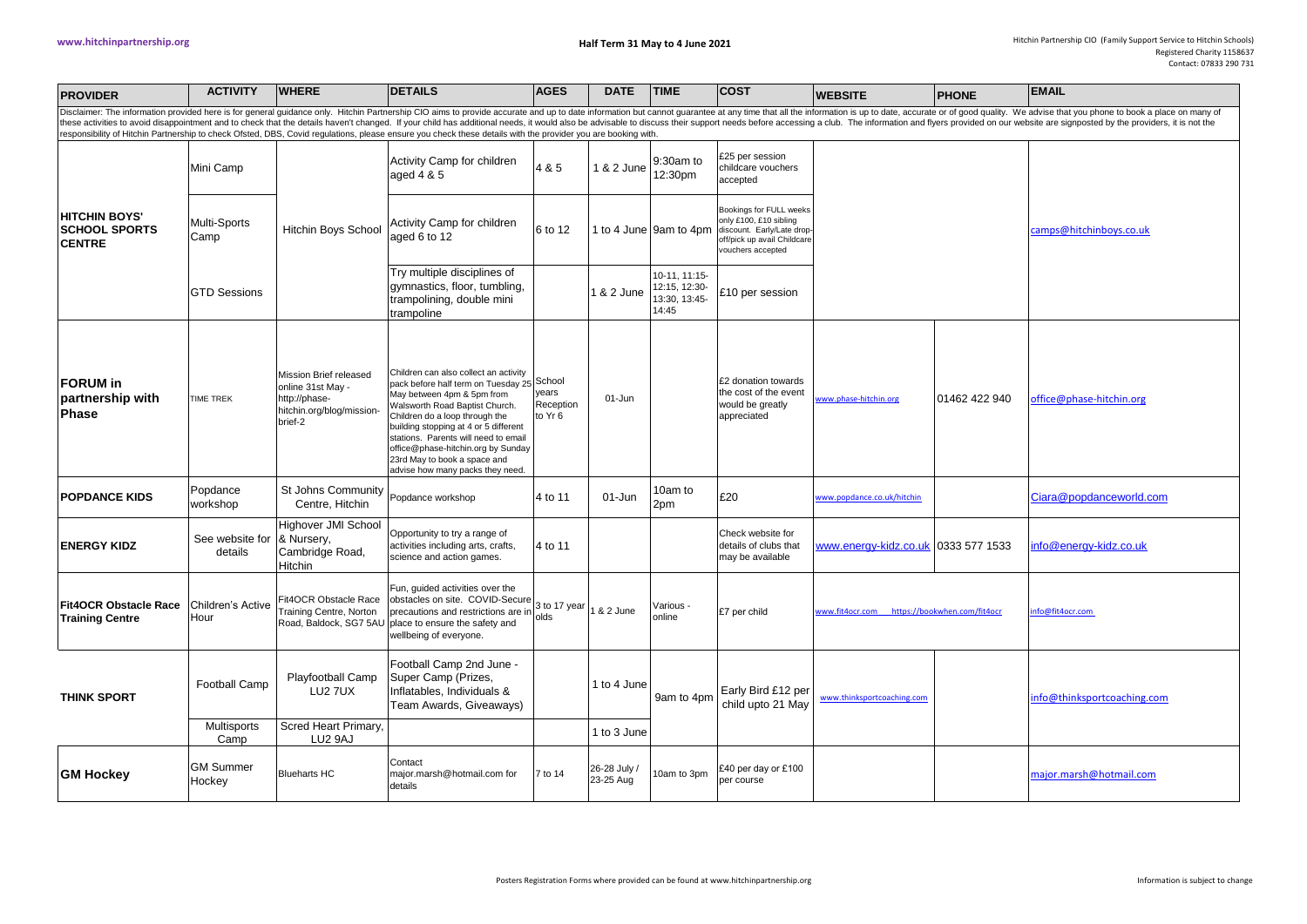| <b>PROVIDER</b>                                                                                                                                                                                                                                                                                                                                                                                                                                                                                                                                                                                                                  | <b>ACTIVITY</b>                                                                                                                                                                                                                                                                                                                                                                                                                                                                                                                                                                | <b>WHERE</b>                                               | <b>DETAILS</b>                                                                                                                                                                                                                                                                                              | <b>AGES</b>                       | <b>DATE</b>                   | <b>TIME</b>                             | <b>COST</b>                                                                                                       | <b>WEBSITE</b>                                                                                                       | <b>PHONE</b>                    | <b>EMAIL</b>                                            |
|----------------------------------------------------------------------------------------------------------------------------------------------------------------------------------------------------------------------------------------------------------------------------------------------------------------------------------------------------------------------------------------------------------------------------------------------------------------------------------------------------------------------------------------------------------------------------------------------------------------------------------|--------------------------------------------------------------------------------------------------------------------------------------------------------------------------------------------------------------------------------------------------------------------------------------------------------------------------------------------------------------------------------------------------------------------------------------------------------------------------------------------------------------------------------------------------------------------------------|------------------------------------------------------------|-------------------------------------------------------------------------------------------------------------------------------------------------------------------------------------------------------------------------------------------------------------------------------------------------------------|-----------------------------------|-------------------------------|-----------------------------------------|-------------------------------------------------------------------------------------------------------------------|----------------------------------------------------------------------------------------------------------------------|---------------------------------|---------------------------------------------------------|
| Disclaimer: The information provided here is for general guidance only. Hitchin Partnership CIO aims to provide accurate and up to date information but cannot guarantee at any time that all the information is up to date, a<br>these activities to avoid disappointment and to check that the details haven't changed. If your child has additional needs, it would also be advisable to discuss their support needs before accessing a club. The information<br>responsibility of Hitchin Partnership to check Ofsted, DBS, Covid regulations, please ensure you check these details with the provider you are booking with. |                                                                                                                                                                                                                                                                                                                                                                                                                                                                                                                                                                                |                                                            |                                                                                                                                                                                                                                                                                                             |                                   |                               |                                         |                                                                                                                   |                                                                                                                      |                                 |                                                         |
| <b>LETCHWORTH</b><br><b>SPORTS &amp; TENNIS</b><br><b>CLUB</b>                                                                                                                                                                                                                                                                                                                                                                                                                                                                                                                                                                   | <b>Half Term Camp</b><br>2021                                                                                                                                                                                                                                                                                                                                                                                                                                                                                                                                                  | Muddy Lane,<br>Letchworth Garden<br>City, SG6 3TB          | Camp GO! Tennis & Sports. full<br>week bookings                                                                                                                                                                                                                                                             | 3 to 4 & 5<br>to 12               | 1 to 4 June drop off          | 9am to<br>12pm (early<br>8am to<br>9am) | Contact for details                                                                                               | www.drhsports.co.uk<br>ttps://www.drhsports.co.uk/ca<br>np-detail/letchworth-sports-<br>nd-tennis-club-holiday-camps | 07901 903520                    | campgo@drhsports.co.uk                                  |
| <b>BRITISH SCHOOLS</b><br><b>MUSEUM</b>                                                                                                                                                                                                                                                                                                                                                                                                                                                                                                                                                                                          | Children's half<br>term activities                                                                                                                                                                                                                                                                                                                                                                                                                                                                                                                                             | 41-42 Queen Street.<br>Hitchin SG4 9TS                     | There will be a Family Nursery Rhyme<br>Trail and various tables for crafts.                                                                                                                                                                                                                                |                                   | 31 May to 6<br>June           | 10am to 4pm                             | 6.50 per person (adults<br>and children)                                                                          | https://britishschoolsmu<br>seum.org.uk/discover/<br>whats-<br>on/halloween/hallowee<br>n-2020                       | 01462 420144                    | admin@britishschoolsmuseum.org.uk                       |
| <b>HITCHIN FUN CLUB</b>                                                                                                                                                                                                                                                                                                                                                                                                                                                                                                                                                                                                          | See website for<br>booking and<br>details                                                                                                                                                                                                                                                                                                                                                                                                                                                                                                                                      | Highbury School,<br>Standhill Road SG4<br>9AG              | Lots of Activities - see events on<br>website. If children have never<br>been to Hitchin Fun club you will<br>need to pay a membership fee of<br>£10/year                                                                                                                                                   | 4 to 12                           | See<br>website for<br>details | 7:45am to<br>6pm                        | £33 per day plus<br>£1.20 for hot snack.<br>See details & website<br>for more info. Annual<br>reg fee. £10/family | www.hitchinfunclub.co.<br><u>uk</u>                                                                                  | 01462 450925 or<br>07783 027534 | nfcholidayclub@gmail.com                                |
| <b>ILOVE-DRAMA</b>                                                                                                                                                                                                                                                                                                                                                                                                                                                                                                                                                                                                               |                                                                                                                                                                                                                                                                                                                                                                                                                                                                                                                                                                                |                                                            | See website for details                                                                                                                                                                                                                                                                                     |                                   |                               |                                         |                                                                                                                   | Our schedule   Love-Drama  <br>Powered by ClassForKids<br>(class4kids.co.uk) www.love-<br>drama.co.uk                | 07767 416010                    | love.drama@icloud.com                                   |
| <b>ICKLE DRAMA</b>                                                                                                                                                                                                                                                                                                                                                                                                                                                                                                                                                                                                               | July 2021<br>Summer Course                                                                                                                                                                                                                                                                                                                                                                                                                                                                                                                                                     | ckleford Village Hall                                      | An amateur production Maltida The<br>Musical (in 20 minutes) an abridged<br>version of Roald Dahl's Maltilda The<br>Musical Book by Dennis Kelly, Music<br>and Lyrics by Tim Minchin (see<br>flyer/website for full details)                                                                                | 5 to 11                           | 26 to 30<br>July              | 9:30am to<br>3pm each<br>day            | £100 per student<br>(performance 2pm<br>on 30 July, all<br>tickets £4)                                            | www.ickledrama.co.uk                                                                                                 | 07961 426268                    | ickledrama@hotmail.co.uk                                |
| IICKLE DRAMA                                                                                                                                                                                                                                                                                                                                                                                                                                                                                                                                                                                                                     | August 2021<br><b>Summer Course</b>                                                                                                                                                                                                                                                                                                                                                                                                                                                                                                                                            | lckleford Village Hall                                     | An amateur production Move It! By<br>Ruth Keyword & Richard Neil - Two<br>dance crews, Hypnotiks and Blaze<br>are competing for a place in a<br>regional contest.                                                                                                                                           | 5 to 11                           | 16 to 20<br>August            | 10am to<br>3:30pm<br>each day           | £100 per student<br>(performance 2pm<br>on 20 August, all<br>tickets £4)                                          | www.ickledrama.co.uk   07961 426268                                                                                  |                                 | ickledrama@hotmail.co.uk                                |
| <b>SEND / Additional Needs</b>                                                                                                                                                                                                                                                                                                                                                                                                                                                                                                                                                                                                   |                                                                                                                                                                                                                                                                                                                                                                                                                                                                                                                                                                                |                                                            |                                                                                                                                                                                                                                                                                                             |                                   |                               |                                         |                                                                                                                   |                                                                                                                      |                                 |                                                         |
| <b>PHOENIX GROUP FOR</b><br><b>DEAF CHILDREN</b>                                                                                                                                                                                                                                                                                                                                                                                                                                                                                                                                                                                 |                                                                                                                                                                                                                                                                                                                                                                                                                                                                                                                                                                                | See website or<br>contact directly for<br>further details. | Various Events for all age groups; 8 to<br>30 yrs & for families. Family Events,<br>Holiday Activities, British Sign Language<br>essons. We welcome members with<br>hearing losses ranging from mild to<br>profound, BSL users and non BSL<br>users-see Phoenix website and Hitchir<br>Partnership website. | 0 to 30                           |                               | See website for details                 |                                                                                                                   | www.phoenixgroup.org. 01438 722142 /<br>uk                                                                           | 07748 690989                    | info@phoenixgroup.org.uk /<br>youth@phoenixgroup.org.uk |
| <b>Kids</b>                                                                                                                                                                                                                                                                                                                                                                                                                                                                                                                                                                                                                      | KIDS is a national charity, founded in 1970, that provides a wide range of services to disabled children, young people and their families in<br>England. Last year, 13,700 disabled children from birth to 25 years benefitted from our work. Our services include: drop-in crèches and<br>nurseries for the under 5s to youth clubs, short breaks and residential stays for young adults. Commissioners and users appreciate the high<br>quality of our information, advice and mediation services and 96% of parents say they are happy with the KIDS services they receive. |                                                            |                                                                                                                                                                                                                                                                                                             |                                   |                               |                                         |                                                                                                                   | www.kids.org.uk/hub                                                                                                  | 01992 504013                    | hub.herts@kids.org.uk                                   |
| <b>ANGELS SUPPORT</b><br><b>GROUP</b>                                                                                                                                                                                                                                                                                                                                                                                                                                                                                                                                                                                            |                                                                                                                                                                                                                                                                                                                                                                                                                                                                                                                                                                                |                                                            | Groups and sessions have been running online                                                                                                                                                                                                                                                                | www.angelssupportgro<br>up.org.uk |                               | info@angelssupportgroup.org.uk          |                                                                                                                   |                                                                                                                      |                                 |                                                         |